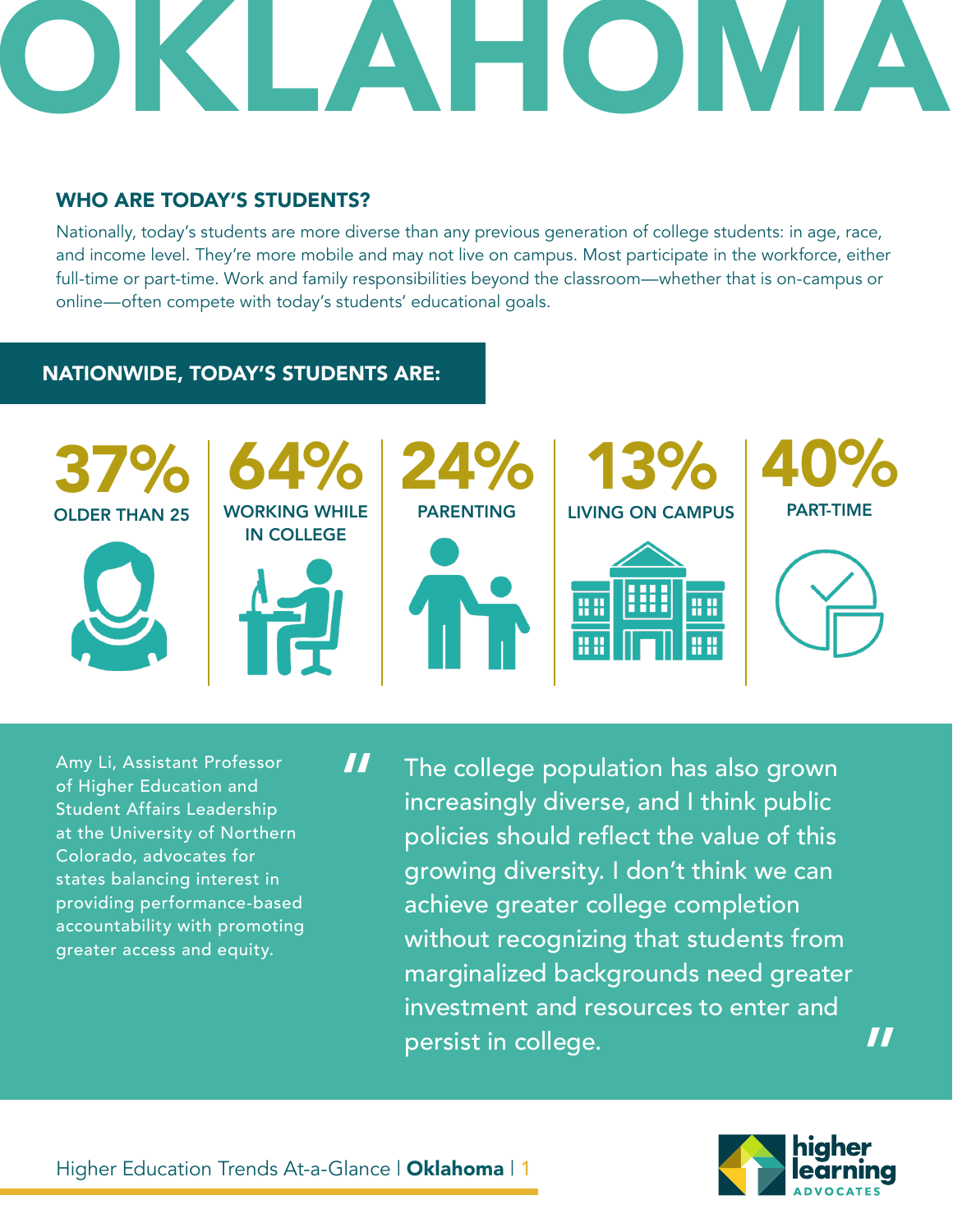## SNAPSHOT: How do Oklahoma's numbers stack up?

To better understand how Oklahoma compares to the national higher education landscape, look to the data below detailing trends in enrollment, federal student aid, tuition and fees, earnings, and attainment comparing national and state level data.



## FEDERAL STUDENT AID About

of Oklahoma's college students **1988 COMPT 100 SET 25.7%** and their families take out federal student loans,<sup>1</sup> compared to 61%

### 70% nationwide. 2

*1 Includes Direct Subsidized Loan, Direct Unsubsidized Loans, Parent PLUS, Grad PLUS, and Perkins Loan.* 

*2 https://www.cnbc.com/2017/07/03/this-is-the-agemost-americans-pay-off-their-student-loans.html*





- Direct Loan Subsidized
- 
- Direct Loan Unsubsidized Graduate
- Parent PLUS
- Grad PLUS
- Pell Grant
- Federal Supplemental Education Opportunity Grant (FSEOG)
- Federal Work Study
- **Perkins Loan**

*Source: Federal Student Aid Data Center. Direct Loan Program. AY 2016-2017 Quarter 4, Award Year Summary. https://studentaid.ed.gov/sa/about/datacenter/student/title-iv*

*Source: Federal Student Aid Data Center. Grant Volume. AY 2016-2017 Quarter 4, Award Summary. https://studentaid.ed.gov/sa/about/data-center/ student/title-iv*

*Source: Federal Student Aid Data Center. Campus-Based Program. AY 2016-2017. https://studentaid. ed.gov/sa/about/data-center/student/title-iv*



#### Higher Education Trends At-a-Glance | Oklahoma | 2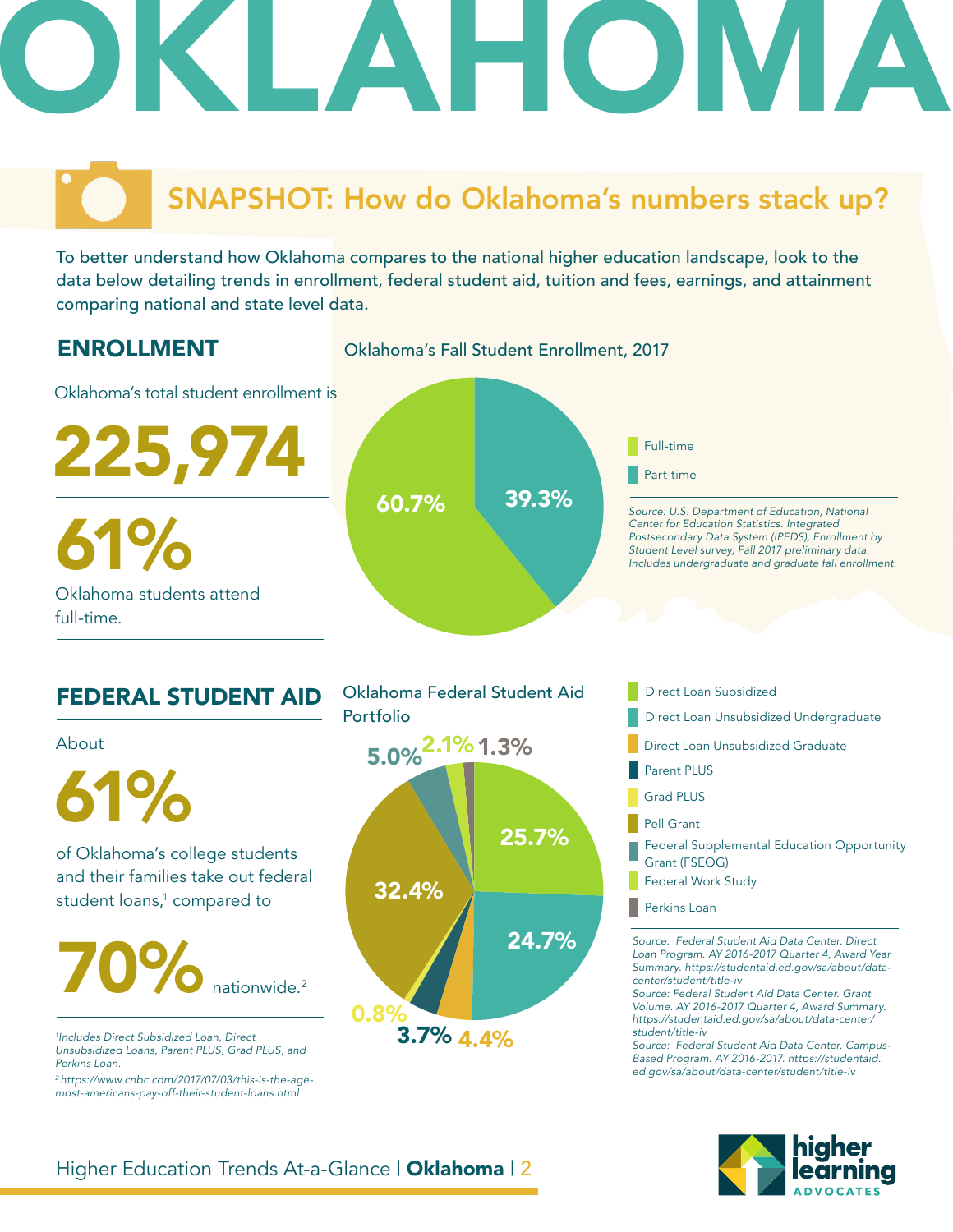### SNAPSHOT: How do Oklahoma's numbers stack up?

#### TUITION & FEES

Oklahoma's institutions of higher education tuition & fees are below the national average at public four-year institutions.

*Source: College Board. Trends in College Pricing 2018. Figure 5 and 6. https://trends.collegeboard. org/college-pricing*

*Source: College Board. Average Tuition and Fees and Room and Board in Current Dollars, 2017-18 and 2018-19.*

*https://trends.collegeboard.org/college-pricing/* figures-tables/average-published-undergraduate*charges-sector-2018-19*

#### ATTAINMENT

In 2016-2017, above-average rates of Oklahoma students obtained certificates compared to the rest of the nation, but Oklahoma students obtained bachelor's and associate's degrees below the national average.

*Source: U.S. Department of Education, National Center for Education Statistics. Integrated Postsecondary Education Data System (IPEDS), Completions Survey by Gender, 2016-2017 academic year. Source: Ginder, S.A., Kelly-Reid, J.E., and Mann, F.B. (2018). Postsecondary Institutions and Cost of Attendance in 2017– 18; Degrees and Other Awards Conferred,* 

*2016–17; and 12-Month Enrollment, 2016–17: First Look (Provisional Data) (NCES 2018-060rev). U.S. Department of Education. Washington, DC: National Center for Education Statistics. Retrieved November 2018 from https://nces.ed.gov/pubs2018/2018060REV.pdf* Note: Certificates only include less than one year and at *least one year but less than 4 years.* 

#### Average Tuition & Fees | 2018-2019



#### Percentage of Degrees & Certificates Awarded | 2016-2017



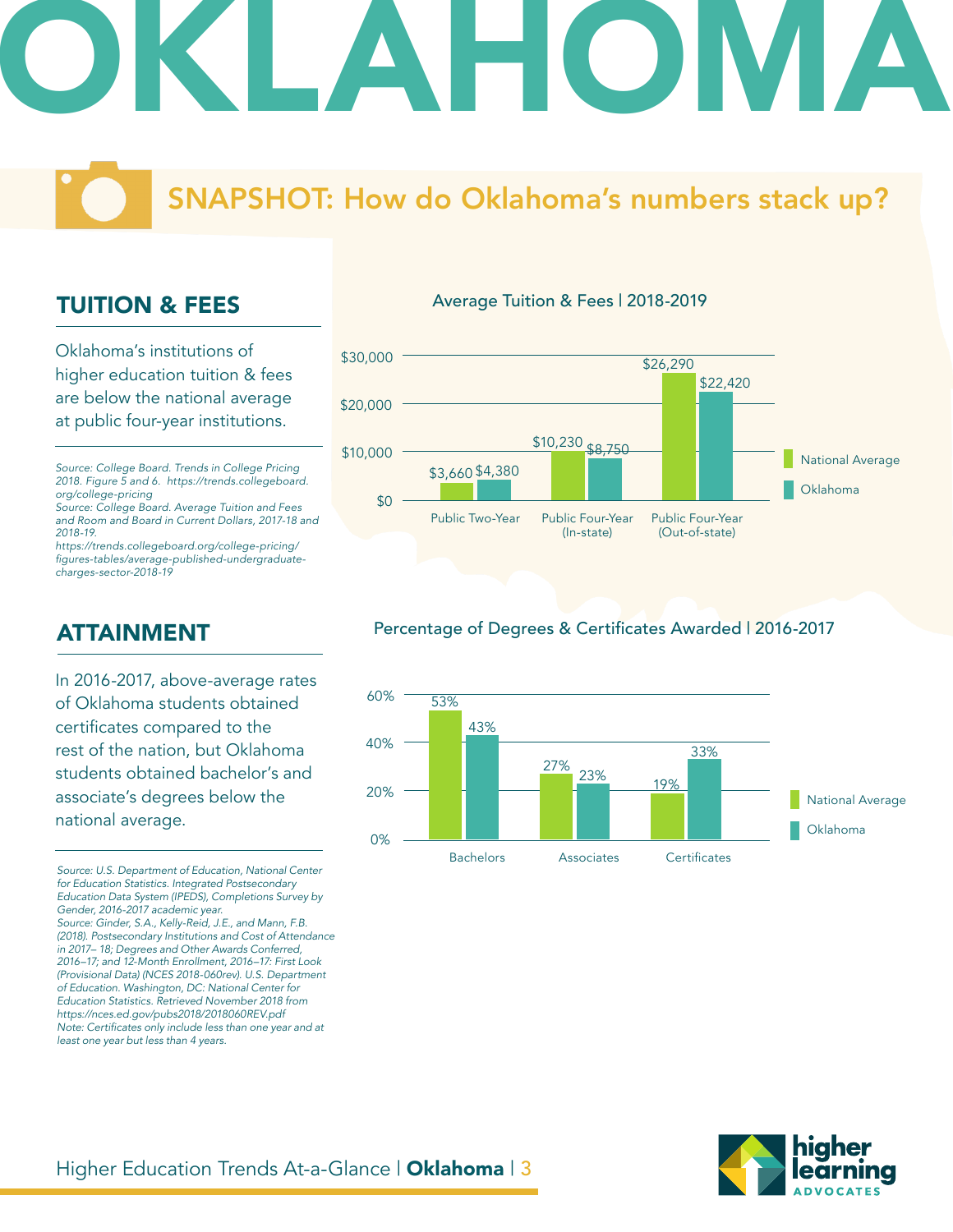### SNAPSHOT: How do Oklahoma's numbers stack up?

Oklahoma Education Levels for Residents Ages 25-64

#### ATTAINMENT *continued*

As of February 2019,

42.9%

of Oklahoma residents ages 25- 64 have obtained a certificate or postsecondary degree.

NATIONALLY,

47.6%

of Americans ages 25-64 have obtained a certificate or postsecondary degree.3



*Source: Lumina Foundation. A Stronger Nation. February 26, 2019. http://strongernation.luminafoundation.org/ report/2019/#state/OK* Some college, no credential High School Graduate or less **Certificate** Associate Degree Bachelor's Degree Graduate or Professional Degree

#### Percentage of Oklahoma Residents Ages 25-64 with at least an Associate's Degree by Race



*Source: Lumina Foundation. A Stronger Nation. February 26, 2019. http://strongernation.luminafoundation.org/ report/2019/#state/OK*

<sup>3</sup>*http://strongernation.luminafoundation.org/ report/2019/#state/OK*

Higher Education Trends At-a-Glance | Oklahoma | 4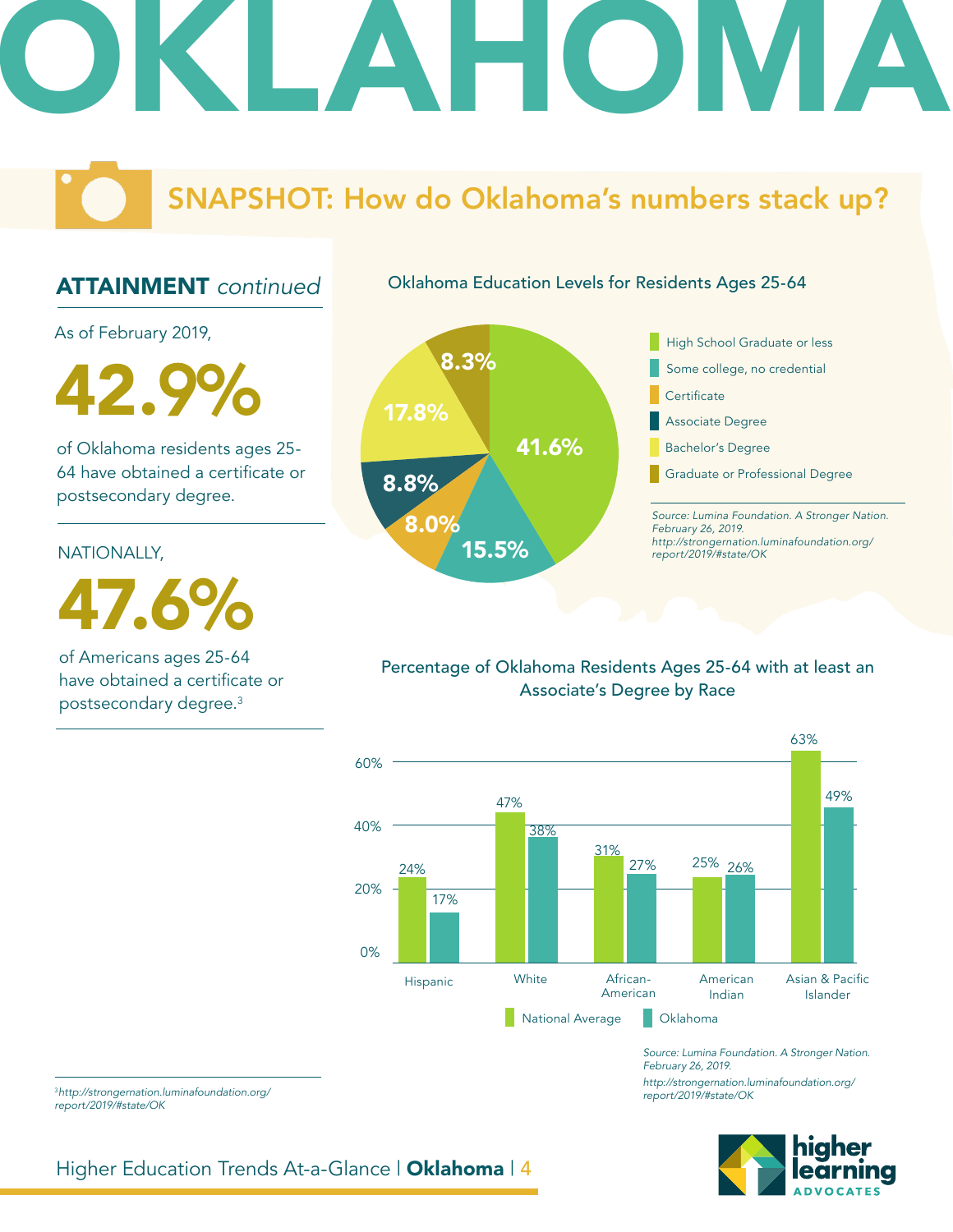### SNAPSHOT: How do Oklahoma's numbers stack up?

### EARNINGS AND EMPLOYMENT

Americans who earn a postsecondary degree or credential have higher earnings potential.

*Source: Georgetown University Center for Education*  and Workforce. Certificates: Gateway to Gainful *Employment and College Degrees. https://cew.* georgetown.edu/cew-reports/certificates/

Oklahoma workers with higher levels of postsecondary attainment have more earning power than their peers with less than a bachelor's degree. The median earnings of Oklahoma residents is below the national average for high school graduates and residents with a postsecondary degree.

*Source: U.S. Census Bureau, Earnings in the Past 12 Months, 2012-2016 American Community Survey 5-Year Estimates.*

https://factfinder.census.gov/faces/tableservices/ *jsf/pages/productview.xhtml?pid=ACS\_09\_5YR\_ S1501&prodType=table*

#### The majority of jobs nationwide in 2020 will require education beyond high school.

*Source: Anthony P. Carnevale, Nicole Smith, and Jeff Strohl. Georgetown Center for Education and Workforce. Recovery: Job Growth and Education Requirements through 2020. June 26, 2013. https://cew.georgetown.edu/cew-reports/ recovery-job-growth-and-education-requirementsthrough-2020/*

#### National Average Earnings of U.S. Workers By Educational Attainment



#### Median Earnings by Educational Attainment for Oklahoma Residents Aged 25 and Over



#### Percentage of Jobs that will Require Postsecondary Education by 2020

Oklahoma

National Average





#### Higher Education Trends At-a-Glance | Oklahoma | 5